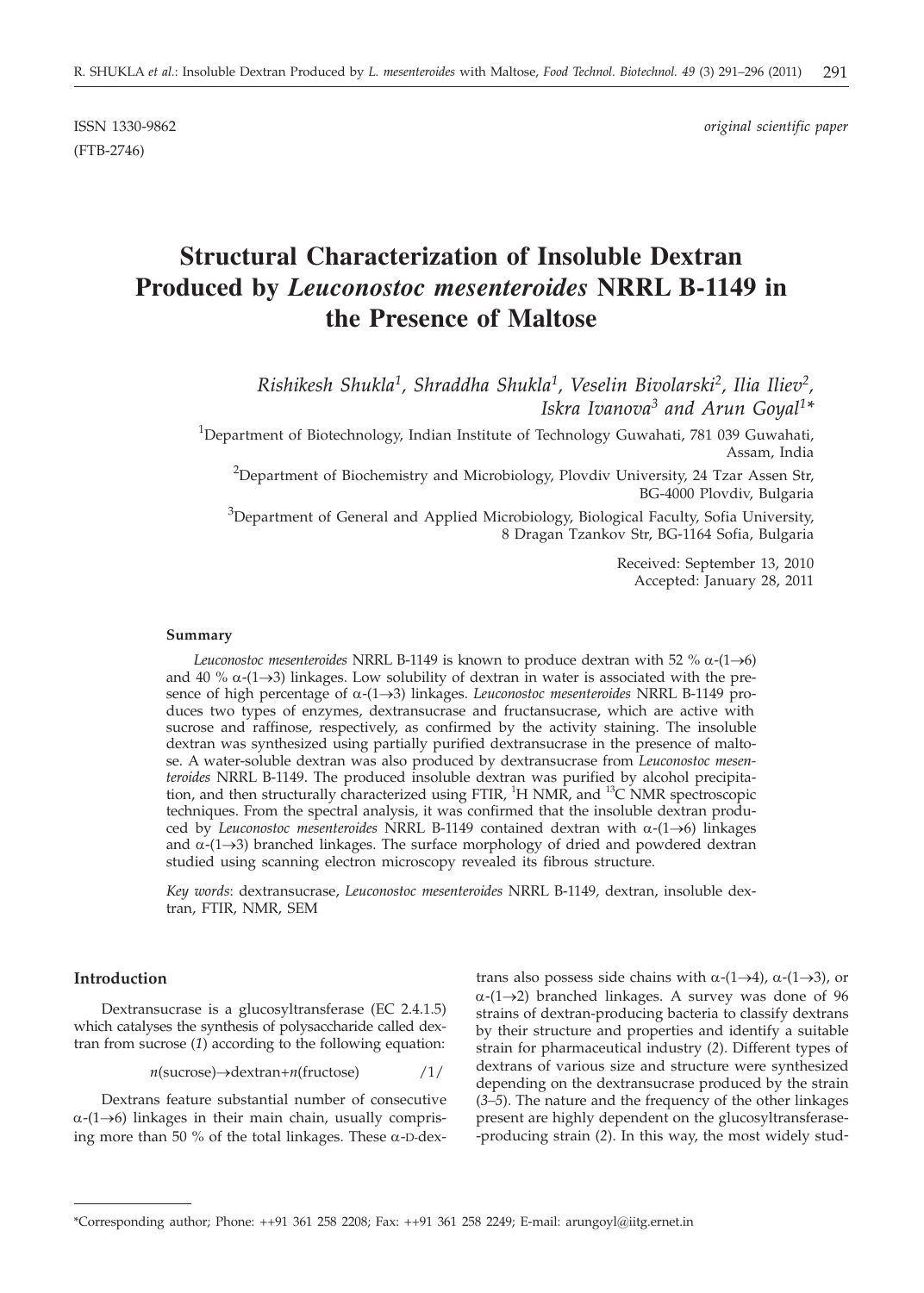ied polymer, dextran from *Leuconostoc mesenteroides* NRRL B-512F, contains about 95 % of  $\alpha$ -(1 $\rightarrow$ 6) linkages and only 5 % of  $\alpha$ -(1→3) branched linkages (2), while dextran from *L. mesenteroides* NRRL B-1299 is composed of 65 % <sup>a</sup>-  $-(1\rightarrow6)$  linkages, 30 %  $\alpha$ -(1 $\rightarrow$ 2) linkages and 5 %  $\alpha$ -(1 $\rightarrow$ 3) branched linkages (*6,7*). *Leuconostoc mesenteroides* NRRL B-1149 is known to produce branched dextran with 52 %  $\alpha$ -(1→6) and 40 %  $\alpha$ -(1→3) linkages (2).

Polysaccharides exist widely in all living organisms and play extensive biological roles (*8*). As compared to other polysaccharides, the  $(1 \rightarrow 3)$ - $\alpha$ -D-glucan isolated from the cell wall of fungi, especially the  $(1\rightarrow3)$ - $\beta$ -D-glucan, has not been investigated much (9,10). The β-D-glucan had received considerable attention due to its immunomodulatory properties, such as adjuvant, antimicrobial, antitumour, and radiation-protective activities. The structure and solution properties of a few  $(1 \rightarrow 3)$ - $\alpha$ -D-glucans from different sources have been studied by some groups, for example, a few short side chains of  $(1 \rightarrow 6)-\alpha$ - or  $(1\rightarrow 4)$ - $\alpha$ -linked D-glucose residues attached to the O6 of the  $(1\rightarrow3)$ - $\alpha$ -D-glucan backbone are produced by *Streptococcus mutans* (11) and *Streptococcus salivarius* (12); (1 $\rightarrow$ 3)- $-\alpha$ -D-glucan with a few (1 $\rightarrow$ 6) branched linkages by *Lentinus edodes* (13); linear (1→3)-α-D-glucan by *Poria cocos* mycelia (*14*). Some bioactive and medicinal properties of  $(1\rightarrow 3)$ -a-D-glucan derivatives have also been reported. The antitumour activity of sulphated linear  $(1 \rightarrow 3)$ - $\alpha$ -D-glucan from the fruiting body of *Agrocybe cylindracea* (DC. ex Fr.) Maire (Bolbitiaceae) was obtained, and its antitumour activity against Ehrlich ascites carcinoma was investigated (*15*). In addition, a carboxy-methylated derivative of  $(1\rightarrow3)$ - $\alpha$ -D-glucan with the activity against sarcoma 180 was synthesized by substitution with chloroacetic acid (*16*). The relationship between the nature of functionalized groups and physicochemical properties of the chemically modified derivatives of linear  $(1 \rightarrow 3)$ - $\alpha$ -D-glucan, obtained from the spores of *Ganoderma lucidum*, and their immunomodulating activity were reported (*8*). In the present study, a water-insoluble dextran produced by dextransucrase of *Leuconostoc mesenteroides* NRRL B-1149 has been purified by alcohol precipitation. The structure of the dextran was analyzed by Fourier transform infrared (FTIR), nuclear magnetic resonance (<sup>1</sup>H NMR and 13C NMR) spectroscopic and scanning electron microscopy (SEM) techniques.

#### **Materials and Methods**

#### *Microorganism*

*Leuconostoc mesenteroides* NRRL B-1149 was procured from Agriculture Research Service (ARS Culture Collection), USDA, Peoria, USA.

## *Identification of fructansucrase and dextransucrase by activity staining*

The cell-free supernatant (CFS) of *Leuconostoc mesenteroides* NRRL B-1149 was analyzed for fructansucrase activity by running 7 % acrylamide gels using denaturing (SDS) discontinuous method. Electrophoresis was performed on a mini gel unit (Bio-Rad, Hercules, CA, USA) using 1.5-mm thick gels, following the method of Laemmli (*17*). After the run, the gel was cut in three parts. One part contained the molecular mass markers and bovine serum albumin (BSA) and was stained with Coomassie Brilliant Blue R250. The other two parts containing the lanes with cell-free supernatant were washed three times with a solution of 20 mM sodium acetate buffer ( $pH=5.4$ ) containing 0.1 % Triton X-100 and 0.005 % calcium chloride for 20 min each to remove SDS. Then, one part of the gel was incubated with 5 % raffinose solution in 20 mM sodium acetate buffer (pH=5.4), and the other part of the gel was incubated with 10 % sucrose solution in 20 mM sodium acetate buffer (pH=5.4) for 10–12 h (*18,19*). After the incubation, the gels were washed twice with 75 % ethanol for 20 min and incubated in a solution with 0.7 % periodic acid in 5 % acetic acid for 20 min at room temperature. The gels were then washed three times with 0.2 % sodium bisulphate in 5 % acetic acid solution and finally stained with Schiff's reagent (0.5 % by mass per volume basic fuchsin, 1 % sodium bisulphite and 0.1 M HCl) until the discrete magenta bands appeared within the gels to confirm the presence of both forms of enzymes, fructansucrase and dextransucrase.

#### *Production and purification of insoluble dextran*

For the production of insoluble dextran, 10 % sucrose and 5 % maltose were added to 30 mL of 20 mM sodium acetate buffer (pH=5.4) containing 0.1 % sodium azide  $(18)$  using  $600 \mu L$  of purified dextransucrase  $(0.2)$ mg/mL, 13 U/mg) (*20*). The reaction mixture was then incubated for 24 h at 28 °C and 180 rpm. After incubation, the mixture was put in a boiling water bath for 10 min and then centrifuged at 10 000 rpm for 10 min. The pellet containing insoluble dextran was washed three times, precipitated with 65 % ethanol as final concentration and then lyophilized.

# *FTIR and NMR spectroscopic analyses of insoluble dextran*

The FTIR spectrum using spectrometer (Spectrum One FTIR spectrometer, PerkinElmer Instruments, San Jose, CA, USA) was recorded for purified dextran and insoluble dextran in a KBr pellet. Nuclear magnetic resonance (NMR) was performed in a Varian AS400 spectrometer (Agilent Technologies, Palo Alto, CA, USA). The insoluble dextran was vacuum dried and then exchanged with deuterium by successive lyophilization steps in  $D_2O$ (99.6 % atom 2H, Sigma-Aldrich, St. Louis, MO, USA) and 15 mg were dissolved in 0.4 mL of  $D_2O$  for <sup>1</sup>H NMR and 30 mg were dissolved in 0.4 mL of  $D_2O$  for <sup>13</sup>C NMR. Tetramethyl silane (TMS) was used as an internal reference.

### *Scanning electron microscopy of insoluble dextran*

A sample of the dried dextran was attached to the SEM stub with a double-sided tape. The sample was coated with ~10 nm Au in a sputter coater (SC 7640, Leo Electron Microscopy Ltd, Cambridge, UK). The surface of the sample was viewed in scanning electron microscope (Leo 1430VP, Leo Electron Microscopy Ltd) operated at 10.0 kV.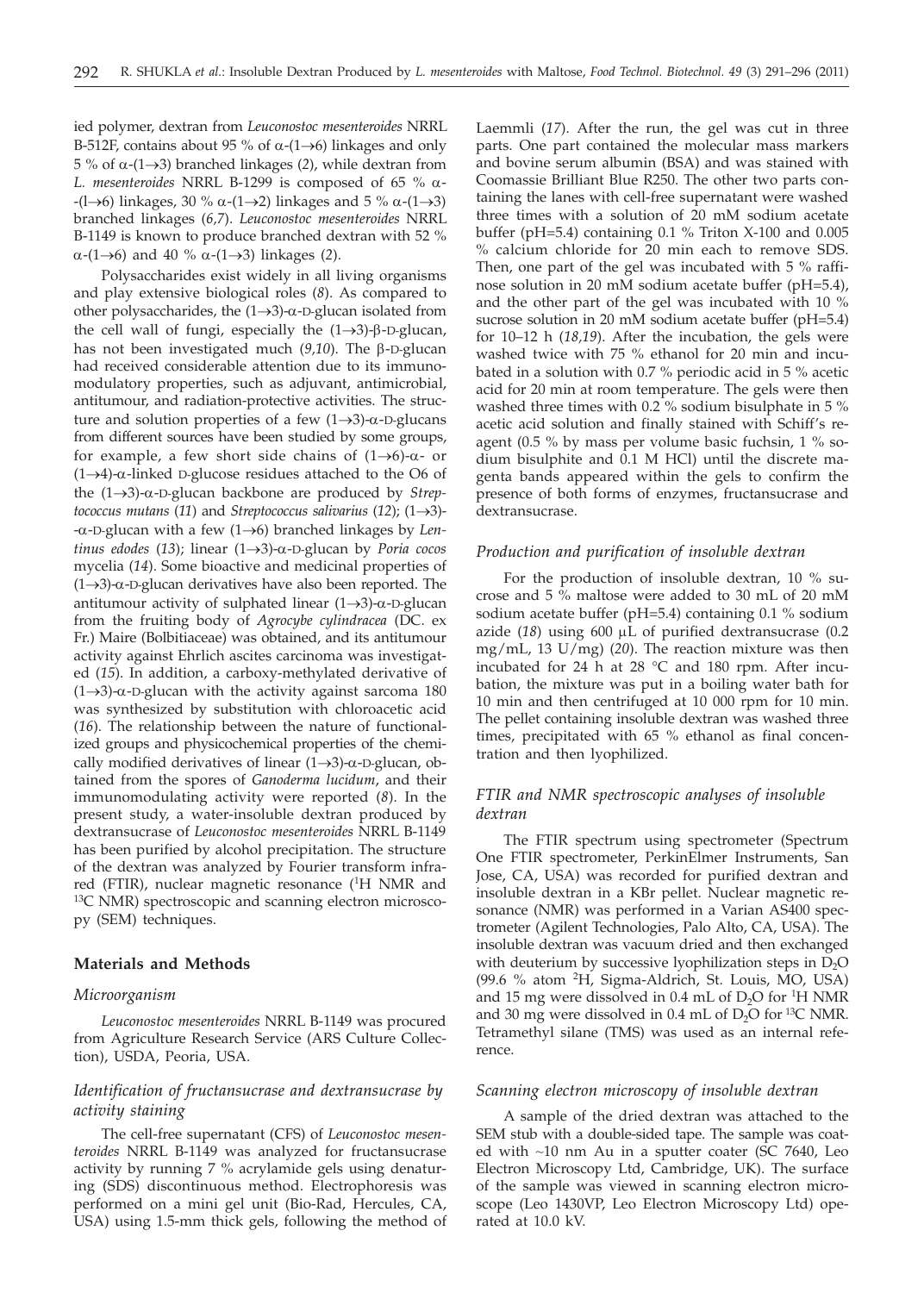#### **Results and Discussion**

#### *Confirmation of enzymes by activity staining*

The activity staining of the gel showed positive results with both raffinose and sucrose. Two magenta colour bands appeared on the gel incubated with 5 % raffinose, showing the existence of two molecular forms of fructansucrase (Fig. 1, lane 4). Three magenta colour



**Fig. 1.** Activity staining for enzymes from *L. mesenteroides* NRRL B-1149. Lane 1: molecular mass marker, lane 2: BSA, lane 3: activity staining using CFS with 10 % sucrose, lane 4: activity staining using CFS with 5 % raffinose

bands appeared on the gel incubated with 10 % sucrose due to the formation of dextran on the gels (Fig. 1, lane 3), which confirmed three active molecular forms of dextransucrase. These results showed that *Leuconostoc mesenteroides* NRRL B-1149 produced both fructansucrase and dextransucrase, although the former at a lower level.

#### *Production and purification of dextran*

Insoluble dextran was synthesized by extracellular dextransucrase using sucrose as the glucosyl donor along with maltose as an acceptor molecule. The insoluble dextran was purified by alcohol precipitation. The ethanol- -precipitated insoluble dextran was lyophilized and further structurally characterized using FTIR and NMR spectroscopic techniques.

#### *FTIR analysis*

This technique was used to investigate the functional groups of commercial dextrans and pullulans and their nature in terms of monomeric units and their linkages (*21*). Some glucans with anticancer properties were also characterized using FTIR spectral data (*22,23*). The FTIR spectrum of insoluble dextran is shown in Fig. 2. The band in the region of  $3434 \text{ cm}^{-1}$  is due to the hydroxyl stretching vibration of the polysaccharide (*23*). The band in the region of 2928  $cm^{-1}$  is due to C–H stretching vibration and the band in the region of  $1641 \text{ cm}^{-1}$  is due to carboxyl group (*22,23*). The main characteristic bands found in the spectra of dextran at 1146 and 1021 cm–1 are due to valent vibrations of C-O and C-C bonds and deformation vibrations of the CCH and HCO bonds.



**Fig. 2.** FTIR spectrum of insoluble dextran from *Leuconostoc mesenteroides* NRRL B-1149

The band at  $1146 \text{ cm}^{-1}$  is assigned to valent vibrations of C–O–C bond and glycosidic bridge. The presence of a peak at  $1021$   $cm^{-1}$  is due to the great chain flexibility present in dextran around the glycosidic bonds, as shown earlier (*21*). It was also observed that the absorption peaks at 928.90, 846.34 and 820.86  $cm^{-1}$  were characteristic of  $(1\rightarrow3)$ - $\alpha$ -D-glucan (24,25). FTIR spectral analysis of dextran from *L. mesenteroides* NRRL B-1149 showed that it contains both  $\alpha$ -(1 $\rightarrow$ 6) and  $\alpha$ -(1 $\rightarrow$ 3) linkages. This was further confirmed by  ${}^{1}H$  NMR and  ${}^{13}C$  NMR analyses.

# *1 H NMR analysis of insoluble dextran*

The anomeric proton resonances for the 400 MHz 1 H NMR spectrum of dextran are shown in Fig. 3. *L. mesenteroides* NRRL B-1149 was shown to produce dextran with linear linkages having  $\alpha$ -(1 $\rightarrow$ 3) branch points. It has been reported that various dextrans have <sup>1</sup>H NMR spectral resonances (C-2, C-3, C-4, C-5 and C-6) in the 3–4 ppm region and the hemiacetal C-1 resonance in 4–6 ppm region (26). The <sup>1</sup>H NMR spectral region for anomeric carbon of dextran from *L. mesenteroides* NRRL B-1355 contained a resonance at 4.95 ppm and the branched



 $5.5$  $5.0$  $4,5$  $4.0$  $3,5$ Fig. 3. <sup>1</sup>H NMR (400 MHz,  $D_2O$ ) spectrum of insoluble dextran from *L. mesenteroides* NRRL B-1149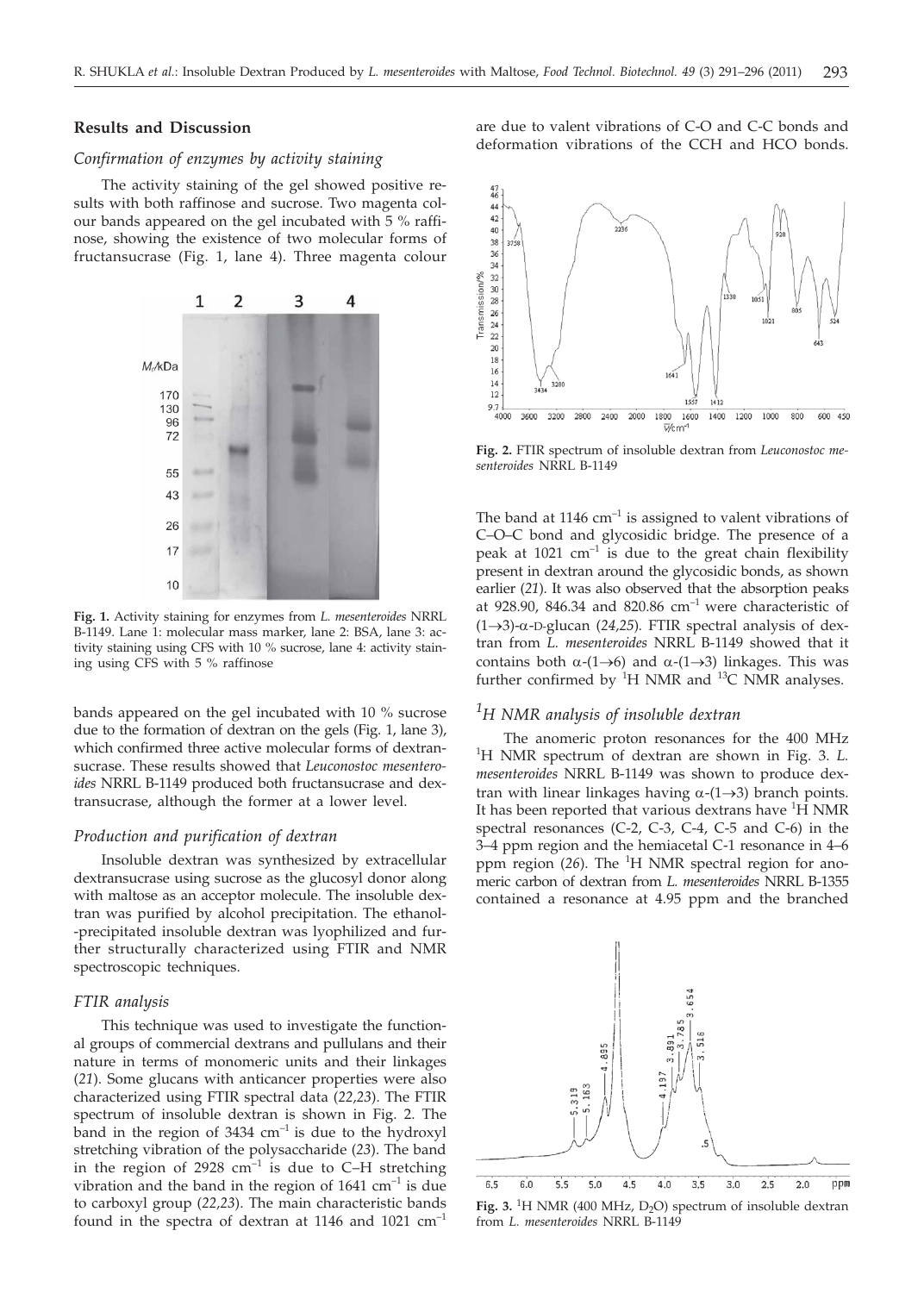linkages contained the resonance peak at 5.3 ppm (*27*). In this study, the <sup>1</sup>H NMR spectra contained a resonance peak in the region of 4.895 ppm and branching at 5.319 and 5.163 ppm (Fig. 3). Seymour *et al.* (*28*) observed the distribution of <sup>1</sup> H NMR spectral resonances between 3 and 6 ppm for different dextrans. The resonance at 4.89 ppm is due to the H-1 of  $\alpha$ -(1→6) glucosyl residues of the main chain (*28*). Table 1 shows the assignments for different resonances of  ${}^{1}H$  and  ${}^{13}C$  NMR.

Table 1. <sup>1</sup>H and <sup>13</sup>C NMR chemical shifts of dextran from *L. mesenteroides* NRRL B-1149

| Atoms      |       |       |       |       |       |  |
|------------|-------|-------|-------|-------|-------|--|
|            | I 89  | 3.65  | 3.78  | 3.51  | 3.89  |  |
| $13\sigma$ | 97.89 | 71.65 | 73.55 | 69.80 | 70.39 |  |

# *13C NMR analysis of dextran*

For the carbohydrate compounds, it has been previously demonstrated that C-2, C-3, C-4 and C-5 chemical shifts are normally found in 70–75 ppm region and the C-1 carbon, which is an anomeric carbon, shows a downfield chemical shift of about 90 ppm, while C-6 displays an upfield chemical shift (60 ppm) (*29*). The insoluble dextran from *L. mesenteroides* NRRL B-1149 showed six prominent 13C NMR resonances at 100 MHz: 97.946, 71.581, 73.572, 69.652, 70.460 and 65.754 ppm (Fig. 4), which are the characteristics of linear dextran (*27,30*). Apart from these six peaks, which correlate with six signals of linear dextran, the spectra of insoluble dextran also contain



Fig. 4. <sup>13</sup>C NMR (100 MHz, D<sub>2</sub>O) spectrum of insoluble dextran from *L. mesenteroides* NRRL B-1149

minor peaks indicative of branching. According to Seymour *et al.* (*31*), the resonances of C-2, C-3, C-4 and C-5 are displaced downfield into the 75–85 ppm region, which is the resonance region known for branched linkages. There was a weak signal at 100.946 ppm, which was downfield of peak at 98.24 (97.89), meaning that the branching occurred only through 3,6-di-*O*-substituted residues (*32*). The peak that occurred at 80.969 ppm in continuation with six peaks of linear dextran indicated the presence of  $\alpha$ -(1 $\rightarrow$ 3) linkage (33).

It was also observed that the  $\beta$ -anomeric carbon atoms have signals found downfield from 102 ppm (*28*) (104.383 in present case). The peak at 104.383 showed that the insoluble dextran from this strain may contain b-anomeric carbon which was formed due to the presence of fructansucrase. The resonance peaks obtained with the insoluble dextran from *L. mesenteroides* NRRL B-1149 were compared to dextrans from other strains using the data reported earlier (Table 2; *31*). The letters A–F in Table 2 refer to six major resonance peaks of the linear dextrans from the strains *L. mesenteroides* NRRL B-640, *L. mesenteroides* NRRL B-1399, *L. mesenteroides* NRRL B-1355 and *Streptobacterium dextranicum* B-1254 (*31*). It has been shown earlier that all dextrans contain six major resonance peaks for linear linkages and additional peaks for branching (*27,28,31,34*). The anomeric carbon and C-6 were involved in the chain that elongates  $\alpha$ -(1 $\rightarrow$ 6) linkages and assigned to peaks A and F, respectively, while peaks B, C, D and E represent C-3, C-2, C-5 and C-4, respectively, which were not involved in the branching (*35*). The resonance spectrum obtained from the insoluble dextran from *L. mesenteroides* NRRL B-1149 was comparable to the three strains (Table 2), and the results show that the insoluble dextran may also contain  $\alpha$ -(1 $\rightarrow$ 2) and  $\alpha$ -(1 $\rightarrow$ 4) linkages along with  $\alpha$ -(1 $\rightarrow$ 6) linked linear chain and  $\alpha$ -(1→3) branching.

#### *SEM analysis of insoluble dextran*

The surface morphology of dried and powdered insoluble dextran formed by the enzyme was analyzed by scanning electron microscopy, as shown in Fig. 5. The SEM analysis revealed a porous structure. The insoluble dextran in the present study has less pores and hence low water holding capacity as compared to the other soluble dextrans, which may be because of more branching.

Table 2. 13C NMR spectral data comparison of insoluble dextran from *L. mesenteroides* NRRL B-1149 with other strains

|           | $\alpha(1\rightarrow 6)$ linear<br>dextran B-640 | $\alpha(1\rightarrow 6)$ and $\alpha(1\rightarrow 2)$<br>linked D-glucan<br>from $B-1399*$ | $\alpha(1\rightarrow 6)$ and $\alpha(1\rightarrow 3)$<br>linked D-glucan<br>from B-1355* | $\alpha(1\rightarrow 6)$ and $\alpha(1\rightarrow 4)$<br>linked D-glucan<br>from $B-1254*$ | Insoluble dextran<br>from L. <i>mesenteroides</i><br>B1149 (this work) |
|-----------|--------------------------------------------------|--------------------------------------------------------------------------------------------|------------------------------------------------------------------------------------------|--------------------------------------------------------------------------------------------|------------------------------------------------------------------------|
| $A (C-1)$ | 98.67                                            | 98.71, 97.22, 96.37                                                                        | 100.55, 100.29, 99.02                                                                    | 101.03, 100.76, 99.38, 98.70                                                               | 101.38, 100.94, 97.94                                                  |
| $B(C-3)$  | 74.36                                            | 74.40                                                                                      | 74.36                                                                                    | 74.33                                                                                      | 73.57                                                                  |
| $C(C-2)$  | 72.37                                            | 72.40                                                                                      | 72.62                                                                                    | 72.42                                                                                      | 71.58                                                                  |
| $D$ (C-5) | 71.14                                            | 71.18                                                                                      | 71.16                                                                                    | 71.26                                                                                      | 70.46                                                                  |
| $E(C-4)$  | 70.52                                            | 70.54                                                                                      | 70.62                                                                                    | 70.44                                                                                      | 69.65                                                                  |
| $F(C-6)$  | 66.56                                            | 66.59, 61.38                                                                               | 66.13                                                                                    | 66.55, 61.55                                                                               | 65.75, 60.64                                                           |

A-F refer to six major resonance peaks of the linear dextran \*taken from Seymour *et al.* (*31*)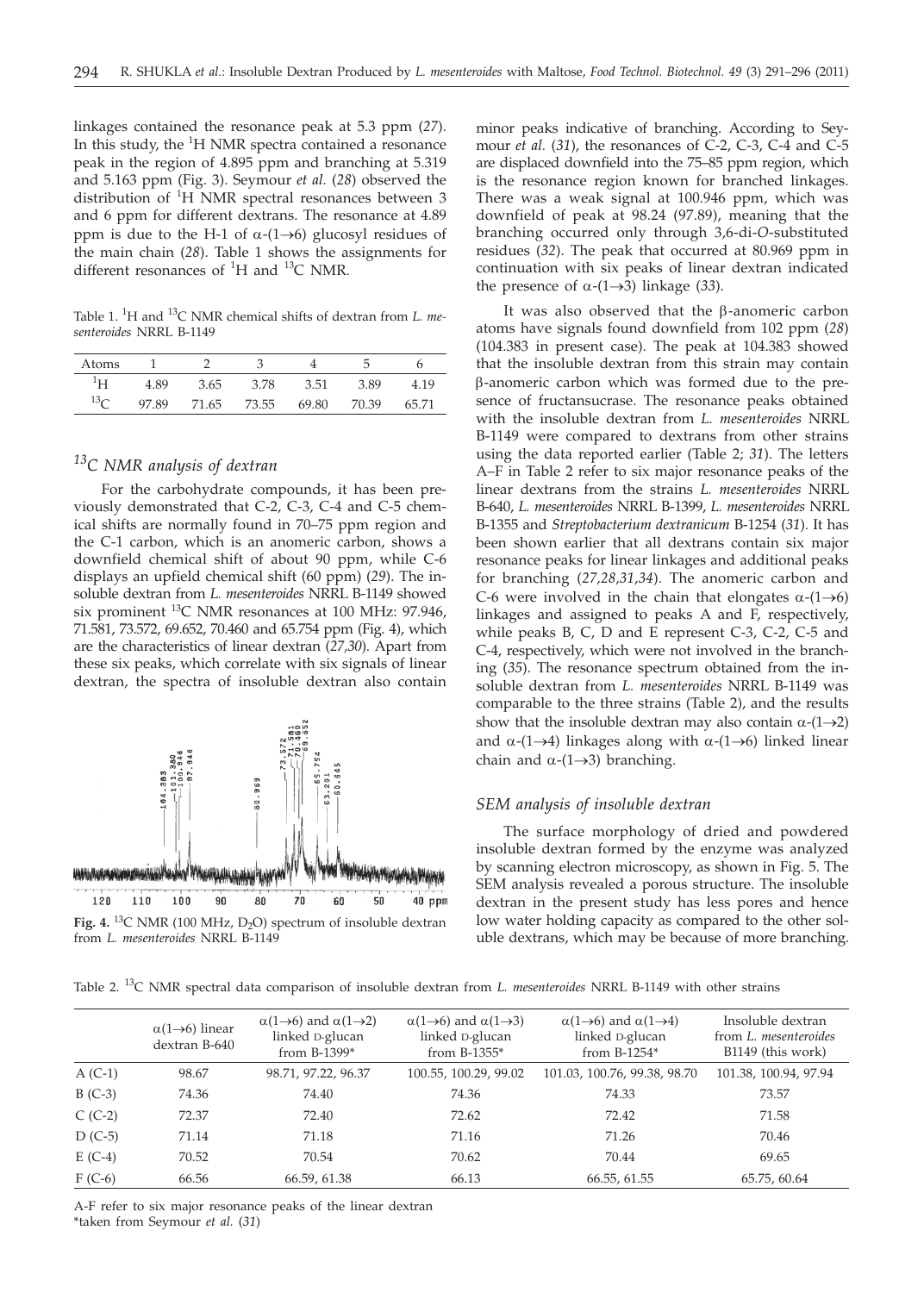

**Fig. 5.** SEM image of insoluble dextran from *L. mesenteroides* **NRRI B-1149** 

Being insoluble, the dextran from *L. mesenteroides* NRRL B-1149 can be used as support material for enzymes and drugs.

# **Conclusions**

The activity staining of enzymes produced by *Leuconostoc mesenteroides* NRRL B-1149 confirmed the presence of both dextransucrase and fructansucrase, which form dextran with the  $\alpha$ -anomeric carbons and fructan with the  $\beta$ -anomeric carbons, respectively. The insoluble dextran produced by *L. mesenteroides* NRRL B-1149 was purified and its structural properties were analyzed. The FTIR, <sup>1</sup>H and <sup>13</sup>C NMR spectral analyses confirmed that the polysaccharide produced from *L. mesenteroides* NRRL B-1149 contains both linear dextran with  $\alpha$ -(1 $\rightarrow$ 6) linkages and with  $\alpha$ -(1 $\rightarrow$ 3) branching. However, the comparison of <sup>13</sup>C NMR results of other strains also showed the presence of  $\alpha$ -(1→2) and  $\alpha$ -(1→4) linkages. The presence of b-anomeric carbon was also observed in the results of <sup>13</sup>C NMR. The branched dextrans with  $\alpha$ -(1 $\rightarrow$ 3) linkage have shown various applications such as adjuvant, antimicrobial, antitumour and radiation-protective activities. The surface morphology of dry powdered form of insoluble dextran showed that it has fibrous structure and can be used as support material for enzymes and drugs.

#### *Acknowledgements*

The authors would like to thank the Council of Scientific and Industrial Research (CSIR), India, and Department of Science and Technology (DST) of the Ministry of Science and Technology, New Delhi, India (for Indo- -Bulgarian project) and Ministry of Education and Science, Bulgaria, for project grants.

#### **References**

- *1.* E.J. Hehre, Polysaccharide synthesis from disaccharides, *Methods Enzymol. 1* (1955) 178–192.
- *2.* A. Jeanes, W.C. Haynes, C.A. Wilham, J.C. Rankin, E.H. Melvin, M.J. Austin *et al.*, Characterization and classification of dextrans from ninety-six strains of bacteria, *J. Am. Chem. Soc. 76* (1954) 5041–5052.
- *3.* T.D. Leathers: Dextran. In: *Biopolymers*, *Vol. 5*: *Polysaccharides I: Polysaccharides from Prokaryotes,* E.J. Vandamme, S. DeBaets, A. Steinbüchel (Eds.), Wiley-VCH, Weinheim, Germany (2002) pp. 229–321.
- *4.* J.F. Robyt, Mechanism in the glucansucrase synthesis of polysaccharides and oligosaccharides from sucrose, *Adv. Carbohydr. Chem. Biochem. 51* (1995) 133–168.
- *5.* F.R. Seymour, R.D. Knapp, Structural analysis of dextrans, from strains of *Leuconostoc* and related genera that contain 3-*O*-a-D-glucosylated-a-D-glucopyranosyl residues at the branch points, or in consecutive, linear position, *Carbohydr. Res. 81* (1980) 105–129.
- *6.* M. Kobayashi, K. Shishido, T. Kikuchi, K. Matsuda*,* Fractionation of the *Leuconostoc mesenteroides* NRRL B-1299 dextran and preliminary characterization of the fractions*, Agr. Biol. Chem. 37* (1973) 357–365.
- *7.* F.R. Seymour, M.E. Slodki, R.D. Plattner, A. Jeanes, Six unusual dextrans: Methylation structural analysis by combined g.l.c.-m.s. of per-*O*-acetyl-aldononitriles, *Carbohydr. Res. 53* (1977) 153–166.
- *8.* S. Pérez, M. Kouwijzer, K. Mazeau, S.B. Engelsen, Modeling polysaccharides: Present status and challenges, *J. Mol. Graphics, 14* (1996) 307–321.
- *9.* X. Bao, C. Liu, J. Fang, X. Li, Structural and immunological studies of a major polysaccharide from spores of *Ganoderma lucidum* (Fr.) Karst, *Carbohydr. Res. 332* (2001) 67–74.
- *10.* T.R. Størseth, K. Hansen, J. Skjermo, J. Krane, Characterization of a  $\beta$ -D- $(1\rightarrow 3)$ -glucan from the marine diatom *Chaetoceros mülleri* by high-resolution magic-angle spinning NMR spectroscopy on whole algal cells, *Carbohydr. Res. 339* (2004) 421–424.
- *11.* S. Ebisu, A. Misaki, K. Kato, S. Kotaini, The structure of water-insoluble glucans of cariogenic *Streptococcus mutans*, formed in the absence and presence of dextranase, *Carbohydr. Res. 38* (1974) 374–381.
- *12.* Y. Tsumuraya, A. Misaki, Structure of the water-insoluble <sup>a</sup>-D-glucan of *Streptococcus salivarius* HHT, *Carbohydr. Res. 74* (1979) 217–225.
- *13.* P. Zhang, P.C.K. Cheung, Evaluation of sulfated *Lentinus*  $edodes \alpha-(1\rightarrow3)$ -D-glucan as a potential antitumor agent, *Biosci. Biotechnol. Biochem. 66* (2002) 1052–1056.
- *14.* Y. Jin, L. Zhang, Y. Tao, C. Zeng, Y. Chen, P.C.K. Cheung, Solution properties of a water-insoluble  $(1 \rightarrow 3)$ - $\alpha$ -D-glucan isolated from *Poriacocos* mycelia, *Carbohydr. Polym. 57* (2004) 205–209.
- *15.* L. Zhang, M. Zhang, Q. Zhou, J. Chen, F. Zeng, Solution properties of antitumor sulfated derivative of  $\alpha$ -(1 $\rightarrow$ 3)-D--glucan from *Ganoderma lucidum*, *Biosci. Biotechnol. Biochem. 64* (2000) 2172–2178.
- 16. T. Kiho, I. Yoshida, K. Nagai, S. Ukai, C. Hara, (1→3)-α-D--glucan from an alkaline extract of *Agrocybe cylindracea*, and antitumor activity of its *O*-(carboxymethyl)ated derivatives, *Carbohydr. Res. 189* (1989) 273–279.
- *17.* U.K. Laemmli, Cleavage of structural proteins during the assembly of the head of bacteriophage T4, *Nature, 227* (1970) 680–685.
- *18.* T. Vasileva, A. Kirilov, V. Bivolarski, M.S Bounaix, V. Gabriel, H. Robert *et al.*, Characterization of glycansucrase activities from *Leuconostoc mesenteroides* Lm17 and Ure 13 strains, *Biotechnol. Biotechnol. Eq. 23* (2009) 698–701.
- *19.* A.W. Miller, A.W. Robyt, Detection of dextransucrase and levansucrase on polyacrylamide gels by the periodic acid- -Schiff stain: Staining artifacts and their prevention, *Anal. Biochem. 156* (1986) 357–363.
- *20.* R. Shukla, I. Iliev, A. Goyal, Purification and characterization of dextransucrase from *Leuconostoc mesenteroides* NRRL B-1149, *Biotechnol. Biotechnol. Eq. 24* (2010) 576–580.